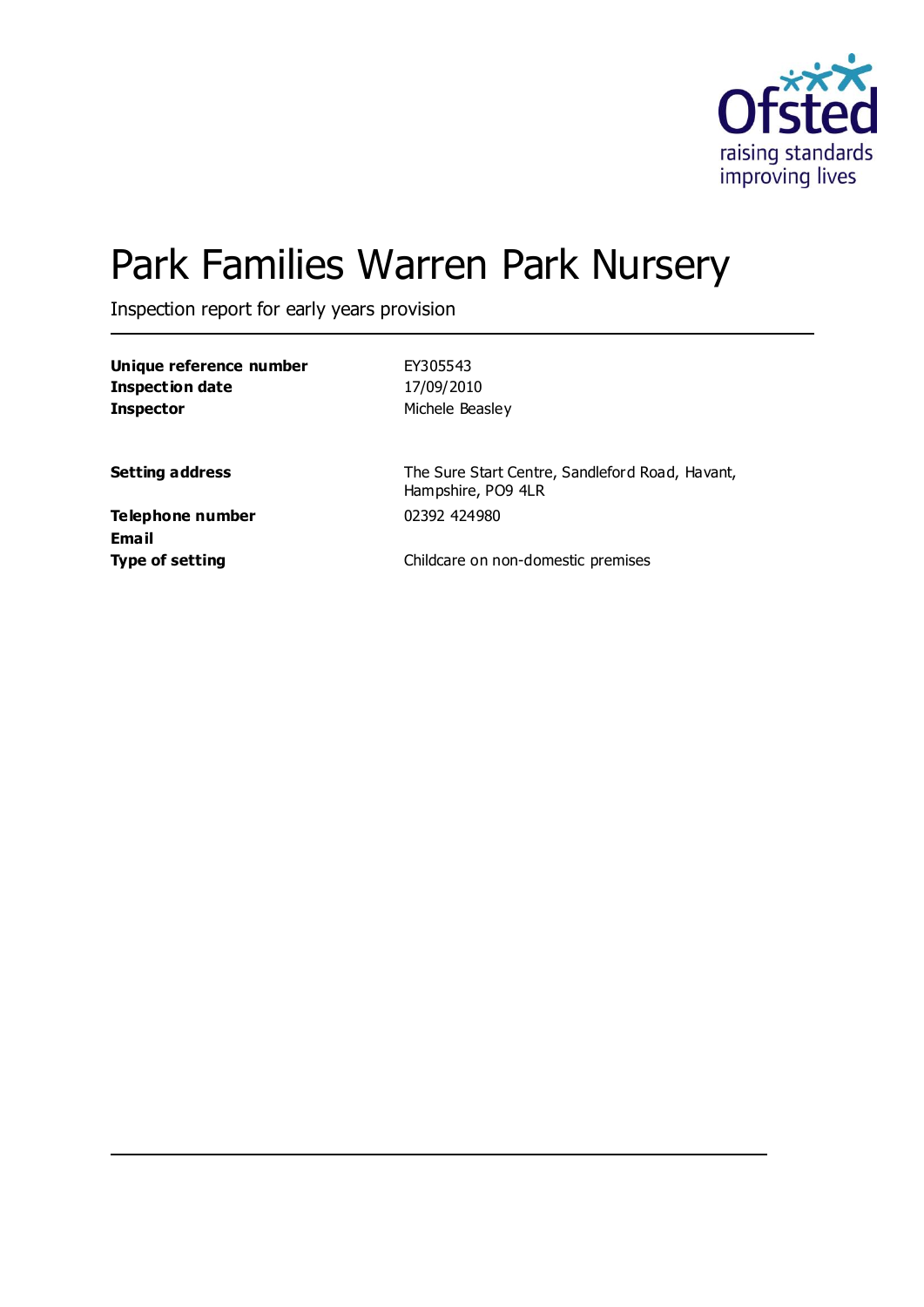The Office for Standards in Education, Children's Services and Skills (Ofsted) regulates and inspects to achieve excellence in the care of children and young people, and in education and skills for learners of all ages. It regulates and inspects childcare and children's social care, and inspects the Children and Family Court Advisory Support Service (Cafcass), schools, colleges, initial teacher training, work-based learning and skills training, adult and community learning, and education and training in prisons and other secure establishments. It assesses council children's services, and inspects services for looked after children, safeguarding and child protection.

If you would like a copy of this document in a different format, such as large print or Braille, please telephone 0300 123 1231, or email enquiries@ofsted.gov.uk.

You may copy all or parts of this document for non-commercial educational purposes, as long as you give details of the source and date of publication and do not alter the information in any way.

T: 0300 123 1231 Textphone: 0161 618 8524 E: enquiries@ofsted.gov.uk W: [www.ofsted.gov.uk](http://www.ofsted.gov.uk/)

© Crown copyright 2010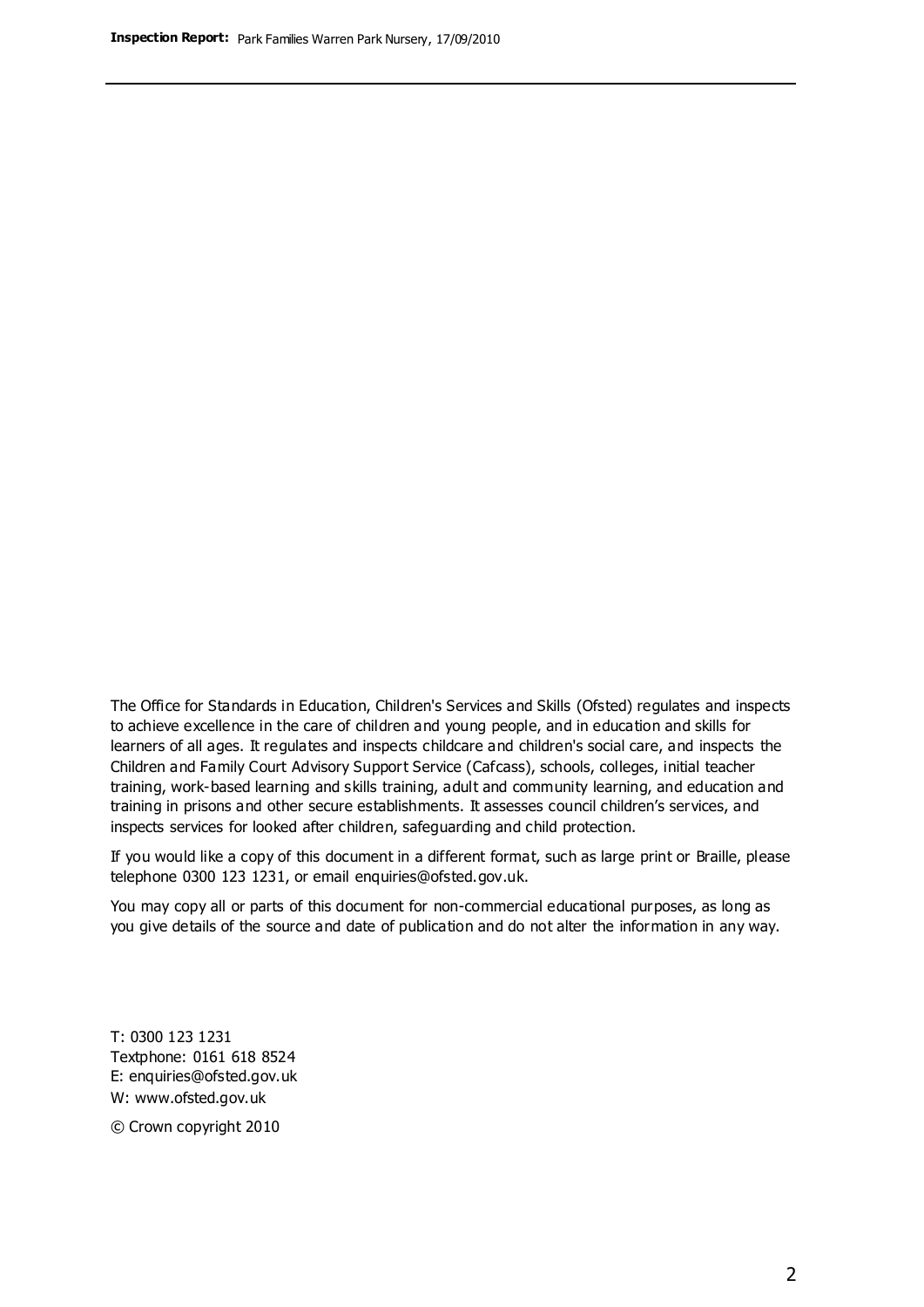# **Introduction**

This inspection was carried out by Ofsted under Sections 49 and 50 of the Childcare Act 2006 on the quality and standards of the registered early years provision. 'Early years provision' refers to provision regulated by Ofsted for children from birth to 31 August following their fifth birthday (the early years age group). The registered person must ensure that this provision complies with the statutory framework for children's learning, development and welfare, known as the *Early* Years Foundation Stage.

The provider must provide a copy of this report to all parents with children at the setting where reasonably practicable. The provider must provide a copy of the report to any other person who asks for one, but may charge a fee for this service (The Childcare (Inspection) Regulations 2008 regulations 9 and 10).

The setting also makes provision for children older than the early years age group which is registered on the voluntary and/or compulsory part(s) of the Childcare Register. This report does not include an evaluation of that provision, but a comment about compliance with the requirements of the Childcare Register is included in Annex B.

Please see our website for more information about each childcare provider. We publish inspection reports, conditions of registration and details of complaints we receive where we or the provider take action to meet the requirements of registration.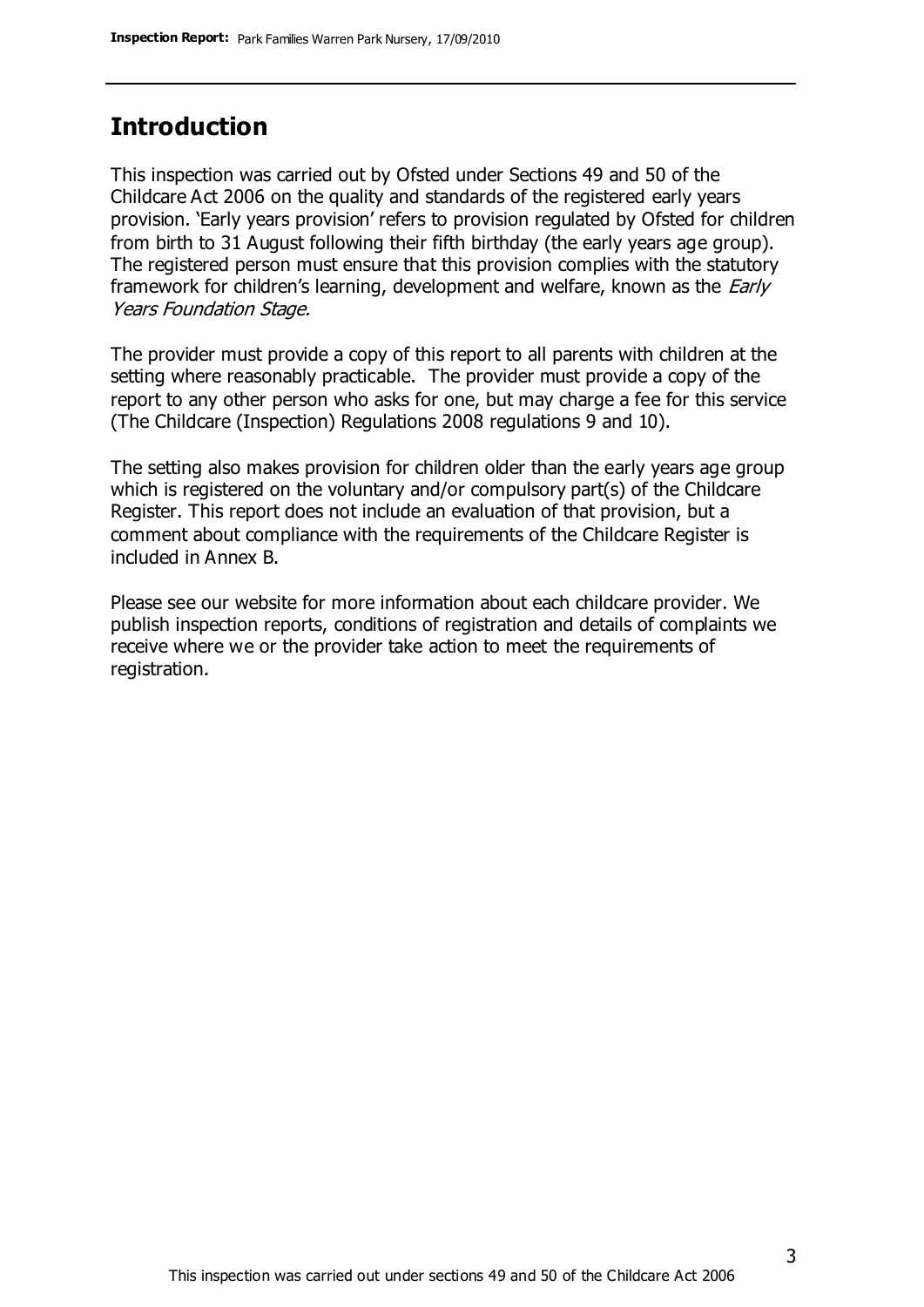# **Description of the setting**

The nursery opened in 2003, and is situated in Sure Start buildings within the grounds of Warren Park Primary School in Havant, Hampshire. The setting serves the local community and surrounding areas. It is run by a voluntary management committee. The nursery is open each weekday from 8am to 6pm and is able to offer sessional and full day care. There are enclosed outdoor areas for continuous provision.

The setting is registered under the Early Years Register and the compulsory parts of the Childcare Register. A maximum of 108 children may attend the setting at any one time. There are currently 127 children on roll, of whom 37 children aged two to five years are funded and 15 children aged two years. The nursery is open Monday to Friday, all year round apart from a week at Christmas. The provision supports children with special educational needs, and children with English as an additional language.

The staff team are made up of 29 experienced and mostly qualified practitioners, and five bank staff. Most staff hold a valid first aid, child protection and food hygiene qualification. The setting receives support from the local authority.

# **The overall effectiveness of the early years provision**

Overall the quality of the provision is good.

The nursery maintains continuous improvements by self-evaluating and addressing the recommendations raised at the last inspection. This in turn offers a service which responds well to children's needs. The children settle and have good relationships with staff who value the close working partnership they develop with parents. Staff treat the children with warmth and respect in a safe environment, this fosters children's independence. Dedicated staff show respect for all individuals associated with the nursery and make them feel part of the group. Clear policies and procedures are implemented effectively to ensure the children are safe and secure. Children are making sound progress towards the early learning goals. However, programmable toys and equipment are limited, and children have little experimentation with mathematical language through simple activities and a selection of objects.

# **What steps need to be taken to improve provision further?**

To further improve the early years provision the registered person should:

create opportunities for children to experiment with a number of objects, the written numeral and the written number, and develop this through matching activities with a range of numbers, numerals and a selection of objects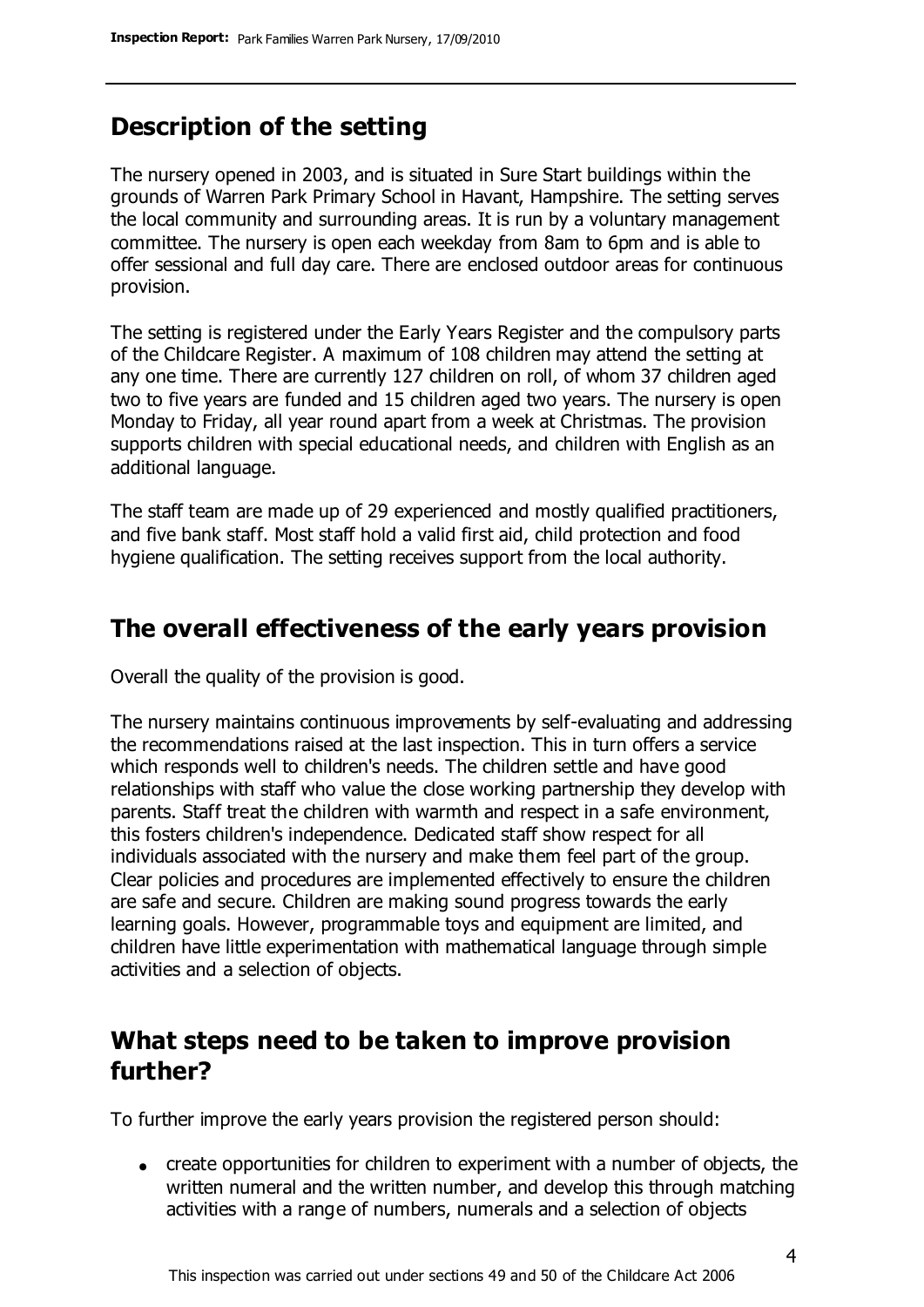provide a broader range of programmable toys, as well as equipment involving information and communication technology, such as computers.

# **The effectiveness of leadership and management of the early years provision**

Children are safeguarded as adults are appropriately vetted. Children are never left alone with unvetted people and secure systems are in place for the recruitment and induction of new staff. All staff have written job descriptions so they are aware of their roles and responsibilities and have detailed staff handbooks to remind them of the policies and procedures to safeguard children. The manager undertakes appraisals on a yearly basis and uses these to identify if staff require additional training or further development. Visitors are accompanied whilst in the nursery and staff ratios are maintained throughout the day to ensure children receive appropriate levels of supervision. Each room has a register to record children's times of arrival and departure; these are completed accurately so show a true picture of who is on the premises. Systems are in place to maintain tight security to and from the building and documentation is stored securely.

Practitioners' understanding of child protection procedures is good and they fully understand their responsibility to report any concerns. They organise the learning environment well and ensure that children can move freely and gain easy access to the good range of interesting resources. Practitioners ensure that children are provided with an inclusive environment and that they learn about valuing each other's differences. They also ensure that access to the premises is secure and that all adults sign in when they visit the setting. A detailed sound range of policies and procedures are in place, and documentation and records are completed to ensure children's health and safety needs are sufficiently well met. Risk assessments are in place. Children are eager to help and quickly respond to requests from staff when it is tidy up time, they work cooperatively with peers to get the job done quickly. Staff then promptly praise them, which promotes self-esteem. The effective deployment of the staff team enables children's learning to be actively promoted and their progress is monitored through use of regular observations.

The nursery has conducted a self-evaluation and have yearly action plans to identify areas of improvement such as improving the outdoor area. The setting has completed the recommendations made at the previous inspection in full. For example, children's work is displayed abundantly in the nursery and registration records are detailed appropriately. Children benefit from being able to access many of the resources independently. Toys and equipment are relevant to the age ranges of children in each room and reflect positive images of diversity. Parents of young children receive written daily feedback about sleeps, meals and nappies and all parents receive verbal feedback each day about how their children have been. They are able to talk to their children's key worker at any time and have access to their children's records on request. Parents are able to make contributions to the records and share information about their children's progress. Information about the children's individual next steps is shared regularly with parents to fully involve them in their children's learning.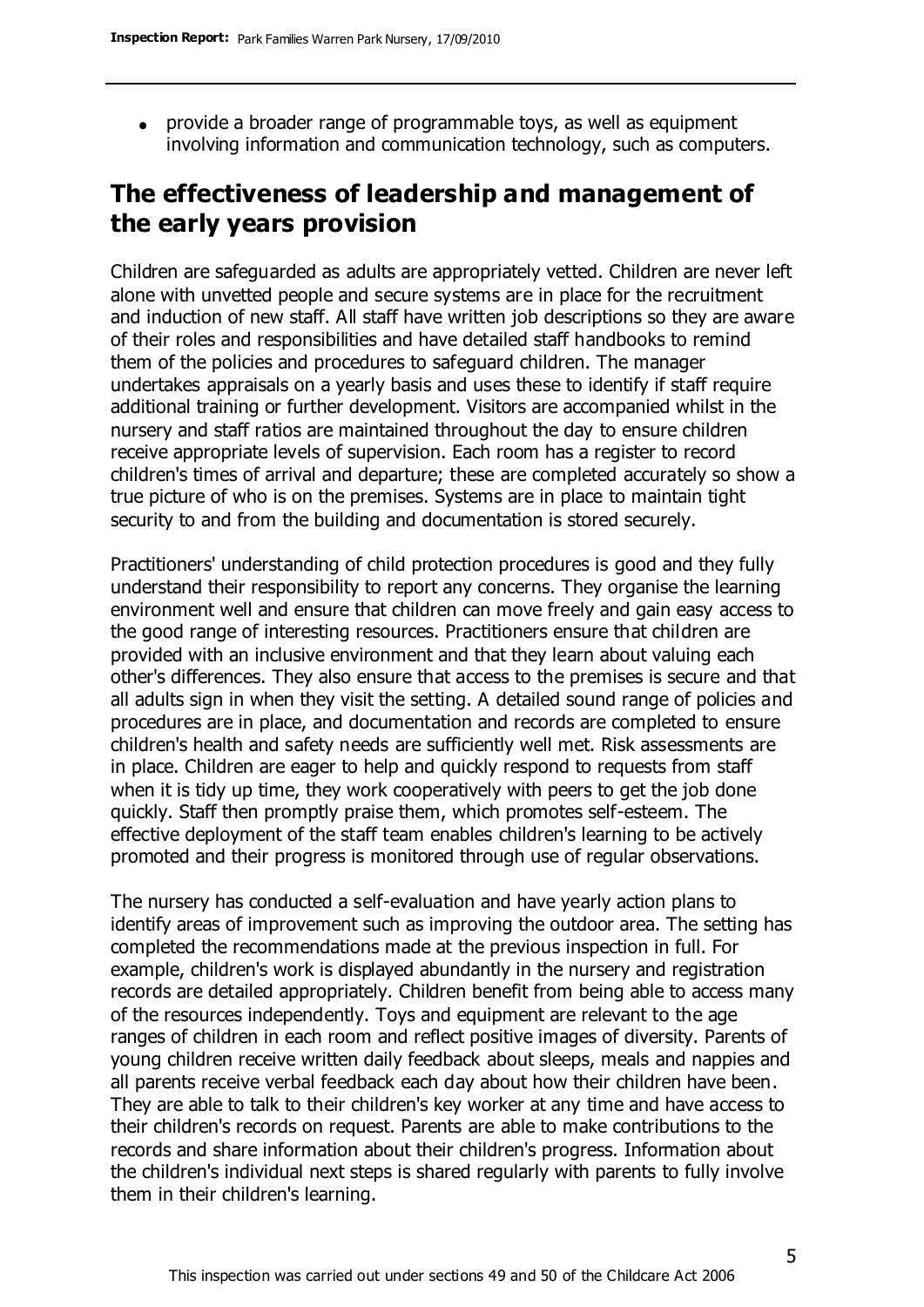Good systems are in place to support children who have special educational needs and strong links have been developed with other agencies to ensure children's individual needs are being met. For example, portage workers and speech therapists work closely with the staff, developing strategies to fully support the children. Children also benefit from staff attending additional training, such as Makaton. Links are in place with other providers of the Early Years Foundation Stage to ensure children who attend more than one setting receive consistent care and learning. Children's transition into school is supported and children visit the adjoining and local schools to build their confidence in preparation for the future changes. The reception teacher also visits the setting to develop relationships with the children, ensuring the transition to school runs as smoothly as possible.

# **The quality and standards of the early years provision and outcomes for children**

Children are happy, settled and many have good levels of confidence and selfesteem. They quickly settle to the routines of the day and independently make choices from the wide range of resources available. Practitioners work hard to provide an interesting and stimulating learning environment. Resources and activities are laid out in learning areas, and posters and children's work clearly displayed. As a result, the environment is interesting and welcoming for all children and they know exactly which activities are available each day. They happily and confidently initiate their own learning as they problem solve by putting different sized guttering together to race toy vehicles down in the outdoor area.

Babies are confident, responsive and well settled as they independently explore their toys and resources with staff's attentive and caring support. Staff encourage young children's communication skills by maintaining good eye contact with them as they talk to them. They look at books together and staff model language for children to repeat. Children reflect how they feel valued as they welcome other staff members enthusiastically when they visit their rooms and know their news is of great interest to them. Staff generally promote children's self-esteem through recognising their individuality and praising their efforts.

Staff carry out observational assessments of children's learning which informs their individual learning journeys, observations are consistent and they cover all the areas of learning. Therefore, children's next steps are identified to inform the planning. This information is used to promote children's learning aims through adult-led and child-initiated activities. Staff know the children well, which together with their understanding of the Early Years Foundation Stage (EYFS), helps children make progress their learning and development. However, children have little experimentation with mathematical language through simple activities and a selection of objects.

Children move freely between the indoor and outside environments often taking resources with them to enhance their play, such as various sized tins to play rhythms on using their painted wooden cleaves. Activities are sometimes planned by practitioners and at other times are requested by the children themselves.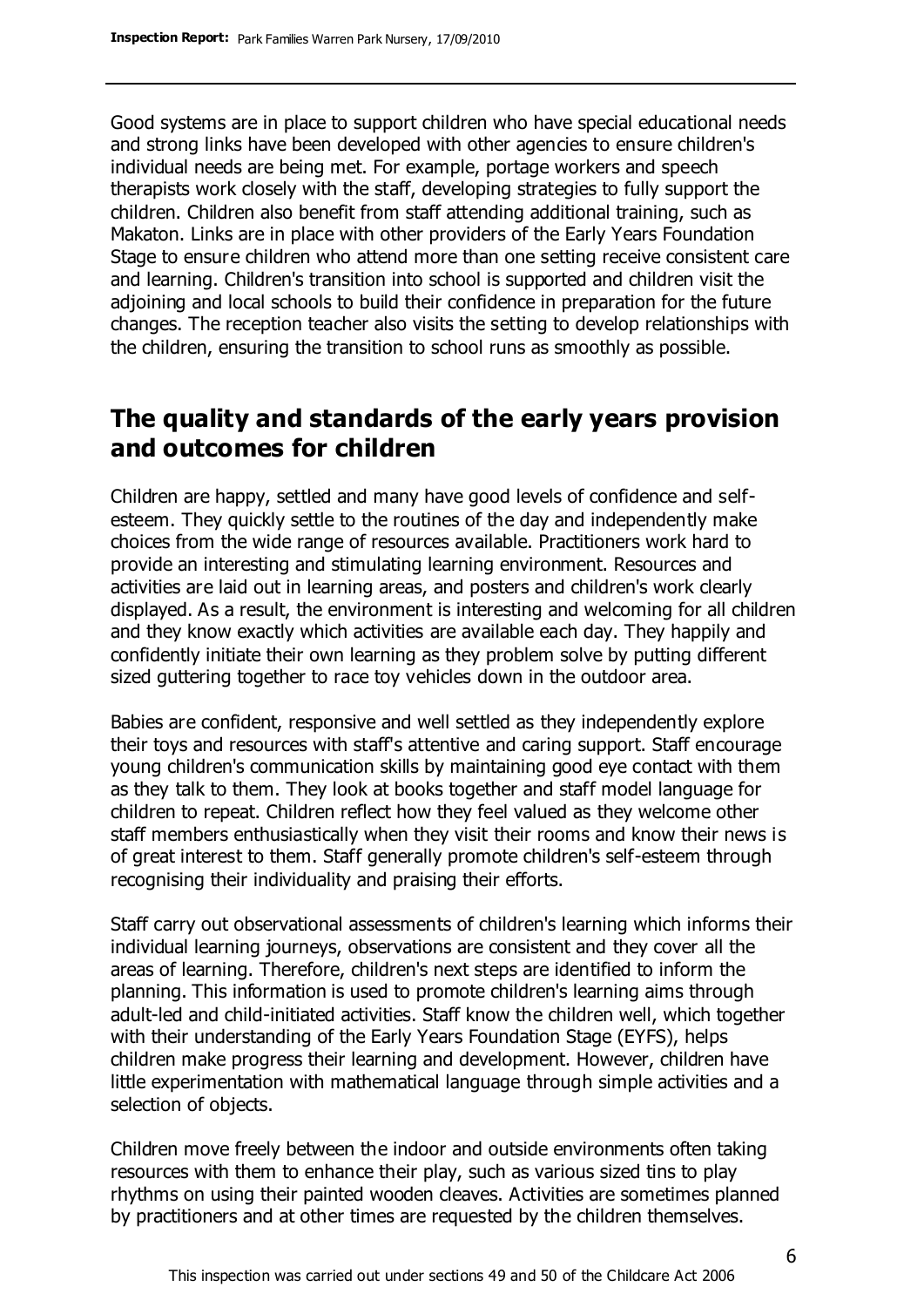Observations and assessments are recorded in detail for each child. Planning and assessment records link clearly to the EYFS areas of learning and identify the next steps in individual children's learning to ensure that children are making the best possible progress. Practitioners' close support and interaction ensures children have sufficient challenge and develop new understanding, which leads to them making good progress towards the early learning goals.

Children have opportunities to mark-make, developing their emergent writing skills in a variety of ways and handle books correctly. They show an interest in the book, song and letter of the week. Children express themselves creatively during art and craft activities and create their own characters during role play. Children learn about the living world as they observe a hamster and watching the life cycle of a butterfly. Children enjoy outings to pick blackberries, they wash the berries and make a blackberry crumble for tea in the nursery. Children explore different textures as they use a range of media, such as play dough, jelly cubes, hard pasta and shaving foam. They use some programmable toys, such as Bee-bots, to develop their understanding of technology, however technology is limited throughout the nursery. The setting have identified this as an area to improve.

Children learn the importance of keeping themselves safe through discussions and routines. For example, children know they should not run inside the nursery and they practice regular fire drills. Older children are able to describe what happens during a fire drill, showing they have a good understanding of the procedures to follow in the event of an emergency. Children are developing good self-care skills and wash their hands at appropriate times to help prevent the possible spread of infection. Older children brush their teeth after meals. They have access to the outdoor play area throughout the session, reaping the benefits of the fresh air daily. Children ride wheeled toys around promoting their physical development well. Children talk about the types of food that are good for them during snack time and are provided with a range of fresh fruit and vegetables. Children behave well and staff implement the clear rules and boundaries consistently, helping the children to develop an understanding of right and wrong.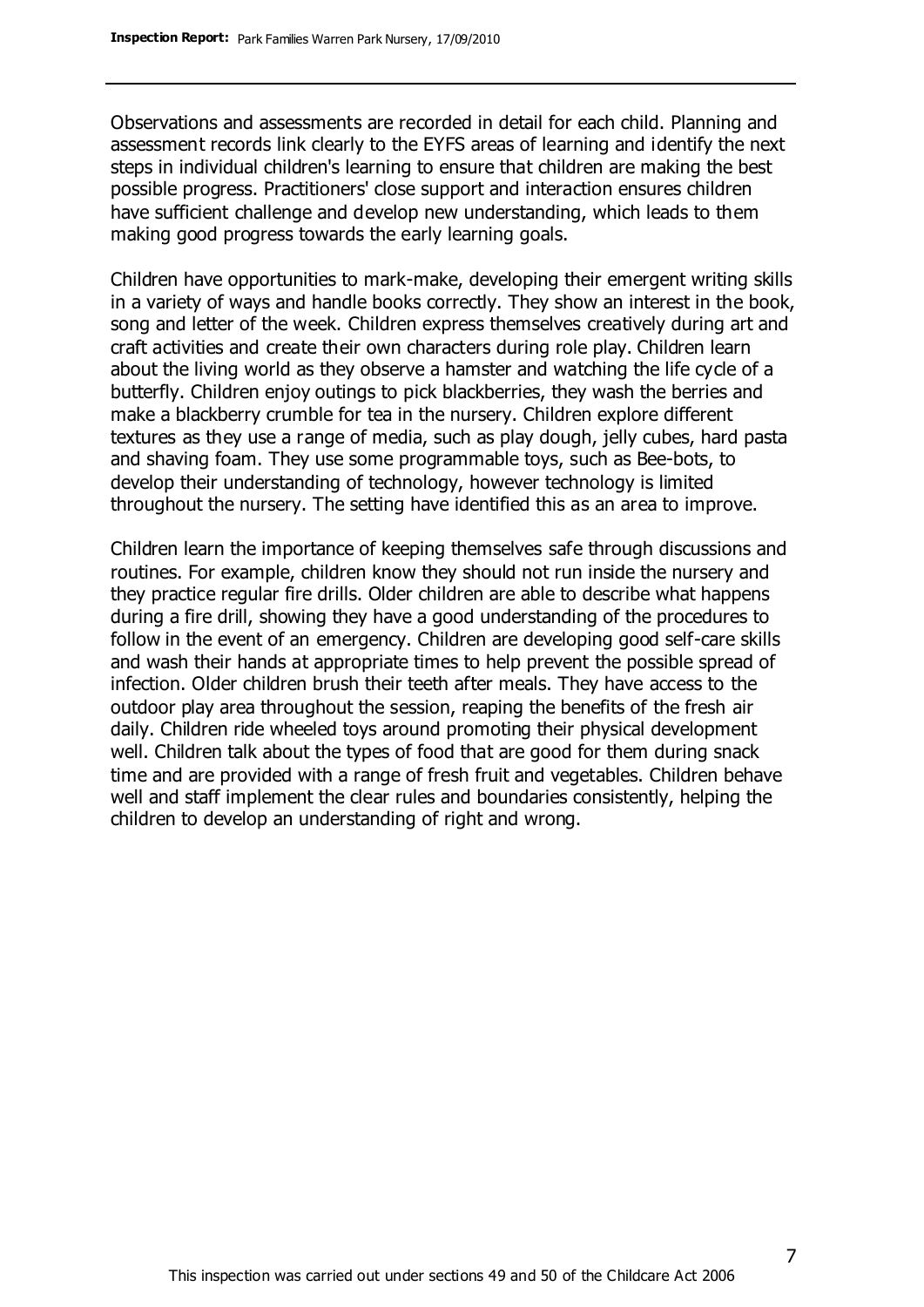# **Annex A: record of inspection judgements**

#### **The key inspection judgements and what they mean**

Grade 1 is Outstanding: this aspect of the provision is of exceptionally high quality Grade 2 is Good: this aspect of the provision is strong Grade 3 is Satisfactory: this aspect of the provision is sound Grade 4 is Inadequate: this aspect of the provision is not good enough

### **The overall effectiveness of the early years provision**

| How well does the setting meet the needs of the      |  |
|------------------------------------------------------|--|
| children in the Early Years Foundation Stage?        |  |
| The capacity of the provision to maintain continuous |  |
| improvement                                          |  |

### **The effectiveness of leadership and management of the early years provision**

| The effectiveness of leadership and management of the             |  |
|-------------------------------------------------------------------|--|
| <b>Early Years Foundation Stage</b>                               |  |
| The effectiveness of leadership and management in embedding       |  |
| ambition and driving improvement                                  |  |
| The effectiveness with which the setting deploys resources        |  |
| The effectiveness with which the setting promotes equality and    |  |
| diversity                                                         |  |
| The effectiveness of safeguarding                                 |  |
| The effectiveness of the setting's self-evaluation, including the |  |
| steps taken to promote improvement                                |  |
| The effectiveness of partnerships                                 |  |
| The effectiveness of the setting's engagement with parents and    |  |
| carers                                                            |  |

# **The quality of the provision in the Early Years Foundation Stage**

The quality of the provision in the Early Years Foundation Stage  $\vert$  2

# **Outcomes for children in the Early Years Foundation Stage**

| <b>Outcomes for children in the Early Years Foundation</b>    |  |
|---------------------------------------------------------------|--|
| <b>Stage</b>                                                  |  |
| The extent to which children achieve and enjoy their learning |  |
| The extent to which children feel safe                        |  |
| The extent to which children adopt healthy lifestyles         |  |
| The extent to which children make a positive contribution     |  |
| The extent to which children develop skills for the future    |  |

Any complaints about the inspection or report should be made following the procedures set out in the guidance available from Ofsted's website: www.ofsted.gov.uk